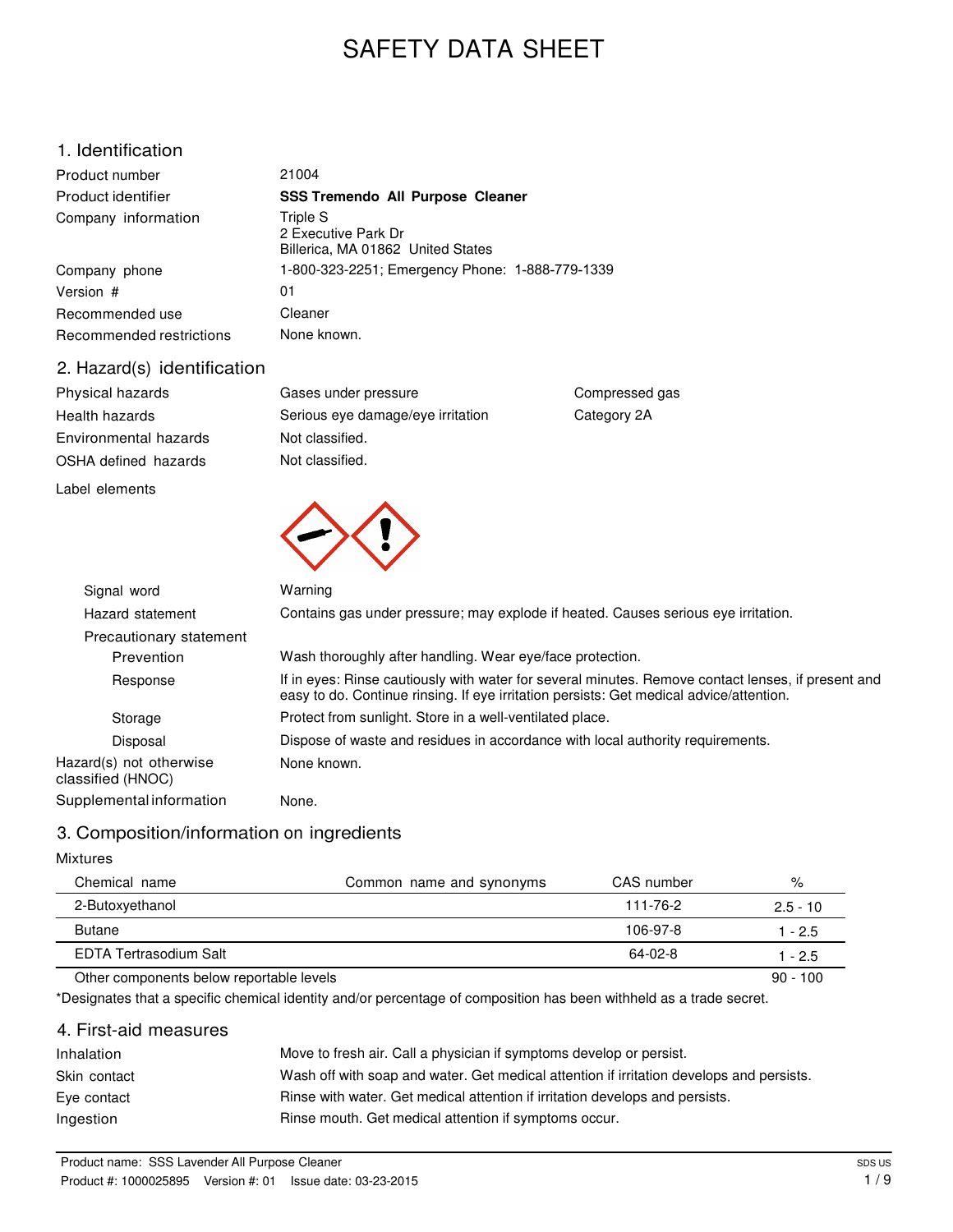| Most important<br>symptoms/effects, acute and<br>delayed                     | Severe eye irritation. Symptoms may include stinging, tearing, redness, swelling, and blurred<br>vision.                  |
|------------------------------------------------------------------------------|---------------------------------------------------------------------------------------------------------------------------|
| Indication of immediate<br>medical attention and special<br>treatment needed | Provide general supportive measures and treat symptomatically. Keep victim under observation.<br>Symptoms may be delayed. |
| General information                                                          | Ensure that medical personnel are aware of the material(s) involved, and take precautions to<br>protect themselves.       |
| 5. Fire-fighting measures                                                    |                                                                                                                           |
| Suitable extinguishing media                                                 | Water fog. Dry chemical powder. Carbon dioxide (CO2).                                                                     |

| Unsuitable extinguishing<br>media                                | None known.                                                                                                                                                                                                                                                                                                                                                                                      |
|------------------------------------------------------------------|--------------------------------------------------------------------------------------------------------------------------------------------------------------------------------------------------------------------------------------------------------------------------------------------------------------------------------------------------------------------------------------------------|
| Specific hazards arising from<br>the chemical                    | Contents under pressure.                                                                                                                                                                                                                                                                                                                                                                         |
| Special protective equipment<br>and precautions for firefighters | Self-contained breathing apparatus and full protective clothing must be worn in case of fire.                                                                                                                                                                                                                                                                                                    |
| Fire-fighting<br>equipment/instructions                          | In case of fire: Stop leak if safe to do so. Do not move cargo or vehicle if cargo has been exposed<br>to heat. Move containers from fire area if you can do so without risk. Containers should be cooled<br>with water to prevent vapor pressure build up. For massive fire in cargo area, use unmanned hose<br>holder or monitor nozzles, if possible. If not, withdraw and let fire burn out. |

Specific methods Cool containers exposed to flames with water until well after the fire is out.

### 6. Accidental release measures

| Personal precautions,<br>protective equipment and<br>emergency procedures | Keep unnecessary personnel away. Keep people away from and upwind of spill/leak. Keep out of<br>low areas. Wear appropriate protective equipment and clothing during clean-up. Emergency<br>personnel need self-contained breathing equipment. Do not touch damaged containers or spilled<br>material unless wearing appropriate protective clothing. Ventilate closed spaces before entering<br>them. Local authorities should be advised if significant spillages cannot be contained. For personal<br>protection, see section 8 of the SDS.                                                                                                                                            |
|---------------------------------------------------------------------------|-------------------------------------------------------------------------------------------------------------------------------------------------------------------------------------------------------------------------------------------------------------------------------------------------------------------------------------------------------------------------------------------------------------------------------------------------------------------------------------------------------------------------------------------------------------------------------------------------------------------------------------------------------------------------------------------|
| Methods and materials for<br>containment and cleaning up                  | Refer to attached safety data sheets and/or instructions for use. Eliminate all ignition sources (no<br>smoking, flares, sparks, or flames in immediate area). Keep combustibles (wood, paper, oil, etc.)<br>away from spilled material. Stop leak if you can do so without risk. Move the cylinder to a safe and<br>open area if the leak is irreparable. Isolate area until gas has dispersed. Prevent entry into<br>waterways, sewer, basements or confined areas. Following product recovery, flush area with<br>water. For waste disposal, see section 13 of the SDS.                                                                                                                |
| Environmental precautions                                                 | Avoid discharge into drains, water courses or onto the ground.                                                                                                                                                                                                                                                                                                                                                                                                                                                                                                                                                                                                                            |
| 7. Handling and storage                                                   |                                                                                                                                                                                                                                                                                                                                                                                                                                                                                                                                                                                                                                                                                           |
| Precautions for safe handling                                             | Pressurized container: Do not pierce or burn, even after use. Do not use if spray button is missing<br>or defective. Do not spray on a naked flame or any other incandescent material. Do not smoke<br>while using or until sprayed surface is thoroughly dry. Do not cut, weld, solder, drill, grind, or<br>expose containers to heat, flame, sparks, or other sources of ignition. Ground and bond containers<br>when transferring material. Do not re-use empty containers. Do not get in eyes, on skin, or on<br>clothing. Avoid prolonged exposure. Use only in well-ventilated areas. Wear appropriate personal<br>protective equipment. Observe good industrial hygiene practices. |
| Conditions for safe storage,<br>including any incompatibilities           | Level 1 Aerosol.                                                                                                                                                                                                                                                                                                                                                                                                                                                                                                                                                                                                                                                                          |
|                                                                           | Contents under pressure. Do not expose to heat or store at temperatures above $120\text{ }^{\circ}\text{F}/49\text{ }^{\circ}\text{C}$ as<br>can may burst. Do not puncture, incinerate or crush. Do not handle or store near an open flame,<br>heat or other sources of ignition. Store in a well-ventilated place. Refrigeration recommended.<br>Store away from incompatible materials (see Section 10 of the SDS). Level 1 Aerosol (NFPA 30B)                                                                                                                                                                                                                                         |

# 8. Exposure controls/personal protection

| Occupational exposure limits                                      |      |                    |  |
|-------------------------------------------------------------------|------|--------------------|--|
| US. OSHA Table Z-1 Limits for Air Contaminants (29 CFR 1910.1000) |      |                    |  |
| Components                                                        | Type | Value              |  |
| 2-Butoxyethanol (CAS<br>111-76-2)                                 | PEL  | $240 \text{ mg/m}$ |  |
|                                                                   |      | 50 ppm             |  |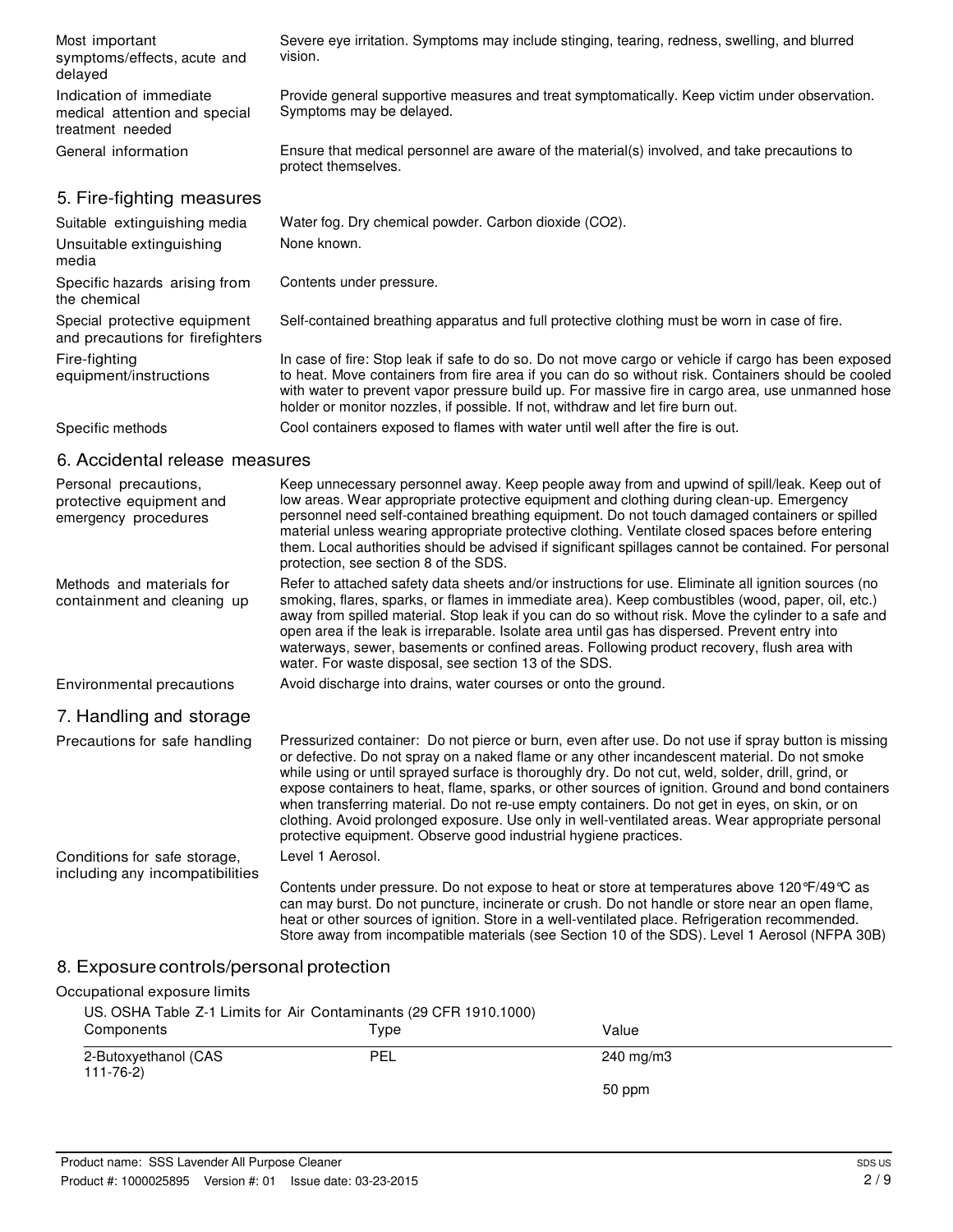| US. ACGIH Threshold Limit Values                                                                    |                                                                                                                                                                                                                                                                                                                                                                                                                                    |                                                |                                   |                                                                                                                                                                                         |
|-----------------------------------------------------------------------------------------------------|------------------------------------------------------------------------------------------------------------------------------------------------------------------------------------------------------------------------------------------------------------------------------------------------------------------------------------------------------------------------------------------------------------------------------------|------------------------------------------------|-----------------------------------|-----------------------------------------------------------------------------------------------------------------------------------------------------------------------------------------|
| Components                                                                                          | Type                                                                                                                                                                                                                                                                                                                                                                                                                               |                                                | Value                             |                                                                                                                                                                                         |
| 2-Butoxyethanol (CAS<br>$111 - 76 - 2$                                                              | <b>TWA</b>                                                                                                                                                                                                                                                                                                                                                                                                                         |                                                |                                   | 20 ppm                                                                                                                                                                                  |
| Butane (CAS 106-97-8)                                                                               | <b>STEL</b>                                                                                                                                                                                                                                                                                                                                                                                                                        |                                                |                                   | 1000 ppm                                                                                                                                                                                |
| US. NIOSH: Pocket Guide to Chemical Hazards                                                         |                                                                                                                                                                                                                                                                                                                                                                                                                                    |                                                |                                   |                                                                                                                                                                                         |
| Components                                                                                          | Type                                                                                                                                                                                                                                                                                                                                                                                                                               |                                                | Value                             |                                                                                                                                                                                         |
| 2-Butoxyethanol (CAS<br>$111 - 76 - 2$                                                              | <b>TWA</b>                                                                                                                                                                                                                                                                                                                                                                                                                         |                                                |                                   | $24 \text{ mg/m}$                                                                                                                                                                       |
|                                                                                                     |                                                                                                                                                                                                                                                                                                                                                                                                                                    |                                                |                                   | 5 ppm                                                                                                                                                                                   |
| Butane (CAS 106-97-8)                                                                               | <b>TWA</b>                                                                                                                                                                                                                                                                                                                                                                                                                         |                                                |                                   | 1900 mg/m3<br>800 ppm                                                                                                                                                                   |
| Biological limit values                                                                             |                                                                                                                                                                                                                                                                                                                                                                                                                                    |                                                |                                   |                                                                                                                                                                                         |
| <b>ACGIH Biological Exposure Indices</b>                                                            |                                                                                                                                                                                                                                                                                                                                                                                                                                    |                                                |                                   |                                                                                                                                                                                         |
| Components                                                                                          | Value                                                                                                                                                                                                                                                                                                                                                                                                                              | Determinant                                    | Specimen                          | Sampling Time                                                                                                                                                                           |
| 2-Butoxyethanol (CAS<br>$111 - 76 - 2$                                                              | 200 mg/g                                                                                                                                                                                                                                                                                                                                                                                                                           | Butoxyacetic<br>acid (BAA),<br>with hydrolysis | Creatinine in<br>urine            |                                                                                                                                                                                         |
| * - For sampling details, please see the source document.                                           |                                                                                                                                                                                                                                                                                                                                                                                                                                    |                                                |                                   |                                                                                                                                                                                         |
| Exposure guidelines                                                                                 |                                                                                                                                                                                                                                                                                                                                                                                                                                    |                                                |                                   |                                                                                                                                                                                         |
| US - California OELs: Skin designation                                                              |                                                                                                                                                                                                                                                                                                                                                                                                                                    |                                                |                                   |                                                                                                                                                                                         |
| 2-Butoxyethanol (CAS 111-76-2)                                                                      |                                                                                                                                                                                                                                                                                                                                                                                                                                    |                                                | Can be absorbed through the skin. |                                                                                                                                                                                         |
| US - Minnesota Haz Subs: Skin designation applies                                                   |                                                                                                                                                                                                                                                                                                                                                                                                                                    |                                                |                                   |                                                                                                                                                                                         |
| 2-Butoxyethanol (CAS 111-76-2)<br>US - Tennesse OELs: Skin designation                              |                                                                                                                                                                                                                                                                                                                                                                                                                                    |                                                | Skin designation applies.         |                                                                                                                                                                                         |
| 2-Butoxyethanol (CAS 111-76-2)                                                                      |                                                                                                                                                                                                                                                                                                                                                                                                                                    |                                                | Can be absorbed through the skin. |                                                                                                                                                                                         |
| US NIOSH Pocket Guide to Chemical Hazards: Skin designation                                         |                                                                                                                                                                                                                                                                                                                                                                                                                                    |                                                |                                   |                                                                                                                                                                                         |
| 2-Butoxyethanol (CAS 111-76-2)<br>US. OSHA Table Z-1 Limits for Air Contaminants (29 CFR 1910.1000) |                                                                                                                                                                                                                                                                                                                                                                                                                                    |                                                | Can be absorbed through the skin. |                                                                                                                                                                                         |
| 2-Butoxyethanol (CAS 111-76-2)                                                                      |                                                                                                                                                                                                                                                                                                                                                                                                                                    |                                                | Can be absorbed through the skin. |                                                                                                                                                                                         |
| Appropriate engineering<br>controls                                                                 | Good general ventilation (typically 10 air changes per hour) should be used. Ventilation rates<br>should be matched to conditions. If applicable, use process enclosures, local exhaust ventilation,<br>or other engineering controls to maintain airborne levels below recommended exposure limits. If<br>exposure limits have not been established, maintain airborne levels to an acceptable level. Provide<br>eyewash station. |                                                |                                   |                                                                                                                                                                                         |
| Individual protection measures, such as personal protective equipment                               |                                                                                                                                                                                                                                                                                                                                                                                                                                    |                                                |                                   |                                                                                                                                                                                         |
| Eye/face protection                                                                                 | Wear safety glasses with side shields (or goggles).                                                                                                                                                                                                                                                                                                                                                                                |                                                |                                   |                                                                                                                                                                                         |
| Hand protection                                                                                     | Wear appropriate chemical resistant gloves.                                                                                                                                                                                                                                                                                                                                                                                        |                                                |                                   |                                                                                                                                                                                         |
| Skin protection                                                                                     |                                                                                                                                                                                                                                                                                                                                                                                                                                    |                                                |                                   |                                                                                                                                                                                         |
| Other                                                                                               | Wear suitable protective clothing.                                                                                                                                                                                                                                                                                                                                                                                                 |                                                |                                   |                                                                                                                                                                                         |
| Respiratory protection                                                                              | air-supplied respirator.                                                                                                                                                                                                                                                                                                                                                                                                           |                                                |                                   | If permissible levels are exceeded use NIOSH mechanical filter / organic vapor cartridge or an                                                                                          |
| Thermal hazards                                                                                     | Wear appropriate thermal protective clothing, when necessary.                                                                                                                                                                                                                                                                                                                                                                      |                                                |                                   |                                                                                                                                                                                         |
| General hygiene<br>considerations                                                                   | clothing and protective equipment to remove contaminants.                                                                                                                                                                                                                                                                                                                                                                          |                                                |                                   | When using do not smoke. Always observe good personal hygiene measures, such as washing<br>after handling the material and before eating, drinking, and/or smoking. Routinely wash work |
| 9. Physical and chemical properties                                                                 |                                                                                                                                                                                                                                                                                                                                                                                                                                    |                                                |                                   |                                                                                                                                                                                         |

| Appearance     |                          |
|----------------|--------------------------|
| Physical state | Liguid.                  |
| Form           | Aerosol. Compressed gas. |
| Color          | Not available.           |
| Odor           | Not available.           |
| Odor threshold | Not available.           |
| рH             | Not available.           |
|                |                          |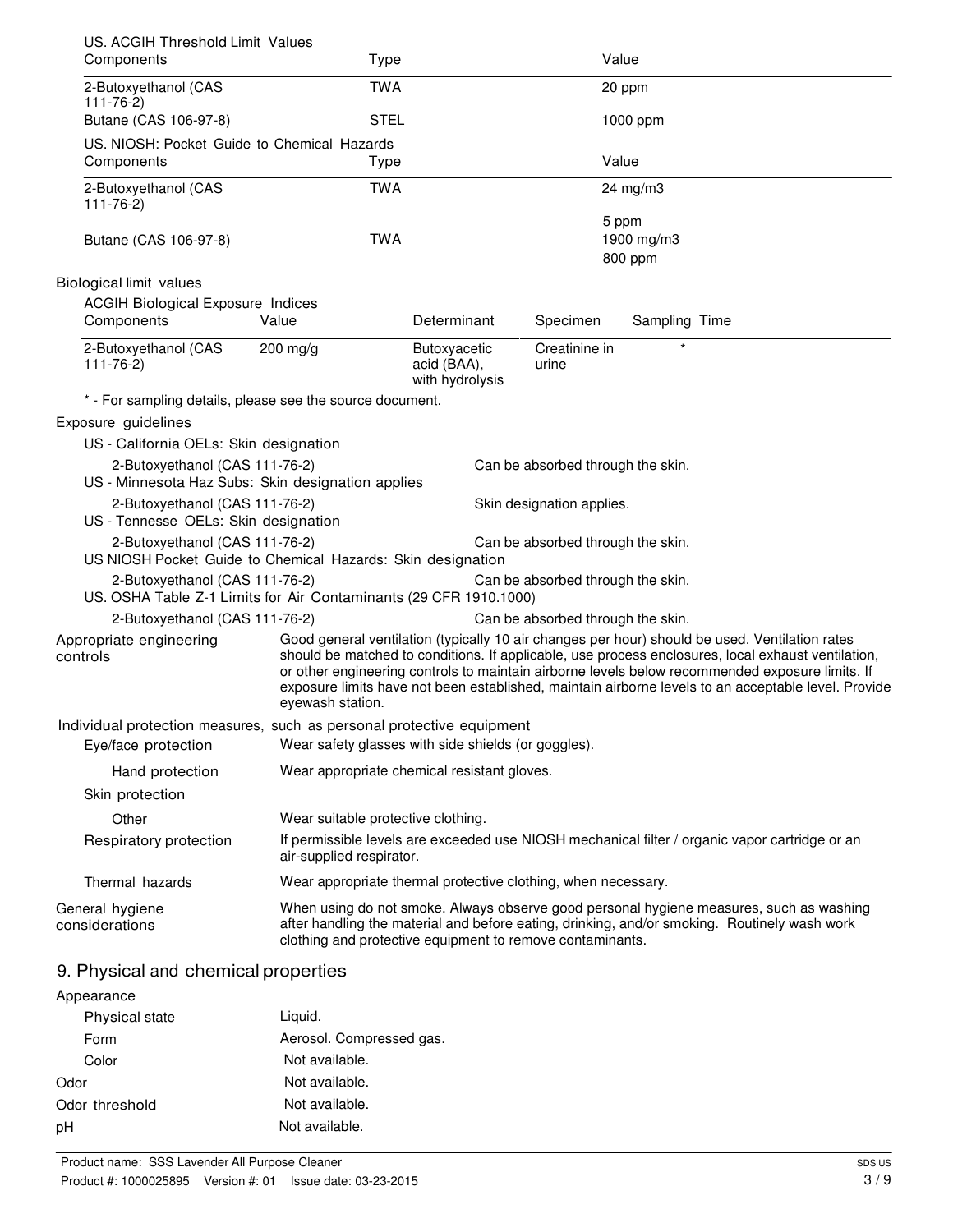| Melting point/freezing point                 | Not available.                                                                                                                                              |
|----------------------------------------------|-------------------------------------------------------------------------------------------------------------------------------------------------------------|
| Initial boiling point and boiling<br>range   | 212 °F (100 °C) estimated                                                                                                                                   |
| Flash point                                  | -156.0 $\mathcal{F}$ (-104.4 °C) estimated                                                                                                                  |
| Evaporation rate                             | Not available.                                                                                                                                              |
| Flammability (solid, gas)                    | Not available.                                                                                                                                              |
| Upper/lower flammability or explosive limits |                                                                                                                                                             |
| Flammability limit - lower<br>(% )           | Not available.                                                                                                                                              |
| Flammability limit - upper<br>(% )           | Not available.                                                                                                                                              |
| Explosive limit - lower (%)                  | Not available.                                                                                                                                              |
| Explosive limit - upper (%)                  | Not available.                                                                                                                                              |
| Vapor pressure                               | 23.01 psig @70F estimated                                                                                                                                   |
| Vapor density                                | Not available.                                                                                                                                              |
| Relative density                             | Not available.                                                                                                                                              |
| Solubility(ies)                              |                                                                                                                                                             |
| Solubility (water)                           | Not available.                                                                                                                                              |
| Partition coefficient<br>(n-octanol/water)   | Not available.                                                                                                                                              |
| Auto-ignition temperature                    | Not available.                                                                                                                                              |
| Decomposition temperature                    | Not available.                                                                                                                                              |
| Viscosity                                    | Not available.                                                                                                                                              |
| Other information                            |                                                                                                                                                             |
| Specific gravity                             | 0.934 estimated                                                                                                                                             |
| 10. Stability and reactivity                 |                                                                                                                                                             |
| Reactivity                                   | The product is stable and non-reactive under normal conditions of use, storage and transport.                                                               |
| Chemical stability                           | Material is stable under normal conditions.                                                                                                                 |
| Possibility of hazardous<br>reactions        | Hazardous polymerization does not occur.                                                                                                                    |
| Conditions to avoid                          | Avoid temperatures exceeding the flash point. Contact with incompatible materials.                                                                          |
| Incompatible materials                       | Strong oxidizing agents.                                                                                                                                    |
| Hazardous decomposition<br>products          | No hazardous decomposition products are known.                                                                                                              |
| 11. Toxicological information                |                                                                                                                                                             |
| Information on likely routes of exposure     |                                                                                                                                                             |
| Ingestion                                    | Expected to be a low ingestion hazard.                                                                                                                      |
| Inhalation                                   | Prolonged inhalation may be harmful.                                                                                                                        |
| Skin contact                                 | 2-Butoxy ethanol may be absorbed through the skin in toxic amounts if contact is repeated and<br>prolonged. These effects have not been observed in humans. |
| Eye contact                                  | Causes serious eye irritation.                                                                                                                              |

Symptoms related to the physical, chemical and toxicological characteristics Severe eye irritation. Symptoms may include stinging, tearing, redness, swelling, and blurred vision.

Information on toxicological effects

Acute toxicity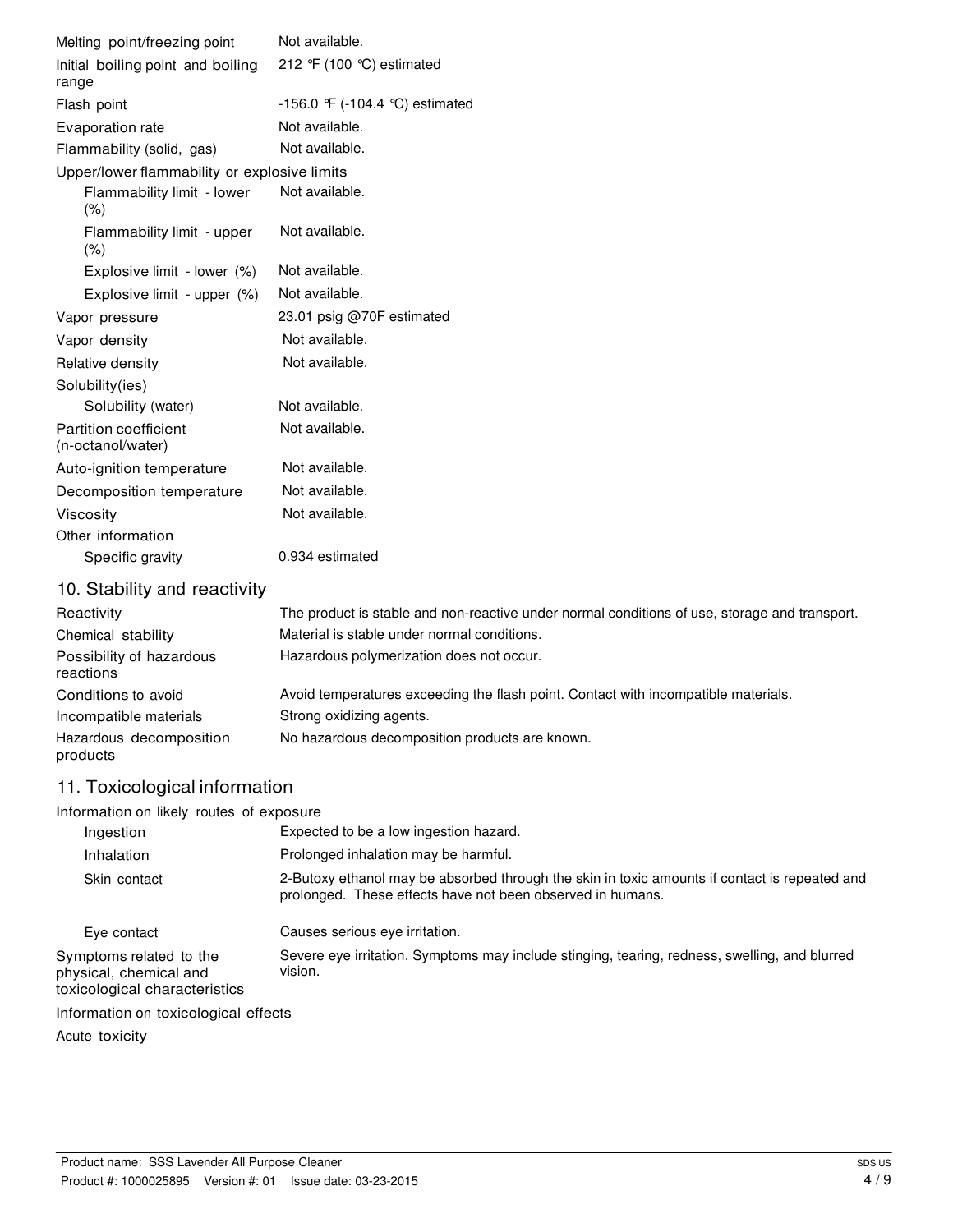| Components                                             | Species                                                                                                             | <b>Test Results</b>                                 |  |
|--------------------------------------------------------|---------------------------------------------------------------------------------------------------------------------|-----------------------------------------------------|--|
| 2-Butoxyethanol (CAS 111-76-2)                         |                                                                                                                     |                                                     |  |
| Acute                                                  |                                                                                                                     |                                                     |  |
| Dermal                                                 |                                                                                                                     |                                                     |  |
| LD50                                                   | Guinea pig                                                                                                          | 230 ml/kg, 24 Hours                                 |  |
|                                                        |                                                                                                                     | 7.3 ml/kg, 4 Days                                   |  |
|                                                        | Rabbit                                                                                                              | 450 ml/kg, 24 Hours                                 |  |
|                                                        |                                                                                                                     | 435 mg/kg, 24 Hours                                 |  |
|                                                        |                                                                                                                     | $0.63$ ml/kg                                        |  |
|                                                        | Rat                                                                                                                 | > 2000 mg/kg, 24 Hours                              |  |
| Inhalation                                             |                                                                                                                     |                                                     |  |
| LC50                                                   | Rabbit                                                                                                              | 400 ppm, 7 Hours                                    |  |
|                                                        | Rat                                                                                                                 | 450 ppm, 4 Hours                                    |  |
| Oral                                                   |                                                                                                                     |                                                     |  |
| LD100                                                  | Rabbit                                                                                                              | 695 mg/kg                                           |  |
| LD50                                                   | Dog                                                                                                                 | > 695 mg/kg                                         |  |
|                                                        | Guinea pig                                                                                                          | 1200 mg/kg                                          |  |
|                                                        | Rat                                                                                                                 | 530 - 2800 mg/kg                                    |  |
| Butane (CAS 106-97-8)                                  |                                                                                                                     |                                                     |  |
| Acute                                                  |                                                                                                                     |                                                     |  |
| Inhalation                                             |                                                                                                                     |                                                     |  |
| LC50                                                   | Mouse                                                                                                               | 1237 mg/l, 120 Minutes                              |  |
|                                                        |                                                                                                                     | 52 %, 120 Minutes                                   |  |
|                                                        | Rat                                                                                                                 | 1355 mg/l                                           |  |
| EDTA Tertrasodium Salt (CAS 64-02-8)                   |                                                                                                                     |                                                     |  |
| Acute                                                  |                                                                                                                     |                                                     |  |
| Oral                                                   |                                                                                                                     |                                                     |  |
| LD50                                                   | Rat                                                                                                                 | 1658 mg/kg                                          |  |
|                                                        | * Estimates for product may be based on additional component data not shown.                                        |                                                     |  |
| Skin corrosion/irritation                              | Prolonged skin contact may cause temporary irritation.                                                              |                                                     |  |
| Serious eye damage/eye                                 | Causes serious eye irritation.                                                                                      |                                                     |  |
| irritation                                             |                                                                                                                     |                                                     |  |
| Respiratory or skin sensitization                      |                                                                                                                     |                                                     |  |
| Respiratory sensitization                              | Not available.                                                                                                      |                                                     |  |
| Skin sensitization                                     | This product is not expected to cause skin sensitization.                                                           |                                                     |  |
| Germ cell mutagenicity                                 | No data available to indicate product or any components present at greater than 0.1% are<br>mutagenic or genotoxic. |                                                     |  |
| Carcinogenicity                                        | This product is not considered to be a carcinogen by IARC, ACGIH, NTP, or OSHA.                                     |                                                     |  |
| IARC Monographs. Overall Evaluation of Carcinogenicity |                                                                                                                     |                                                     |  |
| 2-Butoxyethanol (CAS 111-76-2)                         |                                                                                                                     | 3 Not classifiable as to carcinogenicity to humans. |  |
| Not listed.                                            | OSHA Specifically Regulated Substances (29 CFR 1910.1001-1050)                                                      |                                                     |  |
| Reproductive toxicity                                  | This product is not expected to cause reproductive or developmental effects.                                        |                                                     |  |
| Specific target organ toxicity -<br>single exposure    | Not classified.                                                                                                     |                                                     |  |
| Specific target organ toxicity -<br>repeated exposure  | Not classified.                                                                                                     |                                                     |  |
| Aspiration hazard                                      | Not likely, due to the form of the product.                                                                         |                                                     |  |
|                                                        |                                                                                                                     |                                                     |  |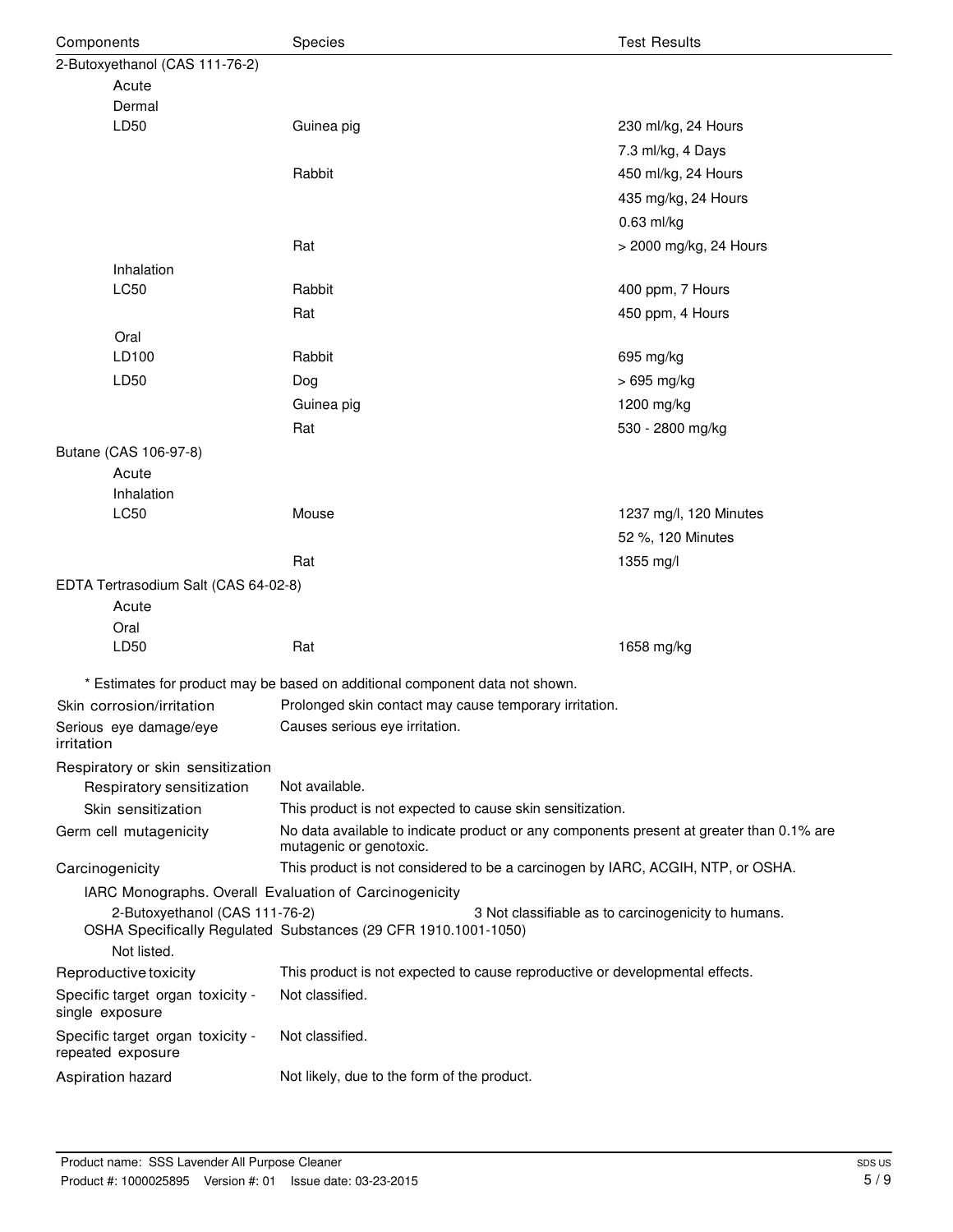Chronic effects **Prolonged inhalation may be harmful. May be harmful if absorbed through skin.** 

2-Butoxy ethanol may be absorbed through the skin in toxic amounts if contact is repeated and prolonged. These effects have not been observed in humans.

## 12. Ecological information

| IL. Luuluylual IIIlui IIIalluit<br>Ecotoxicity    |                                                                                                                                                                                                                                                  |                                                                              | The product is not classified as environmentally hazardous. However, this does not exclude the<br>possibility that large or frequent spills can have a harmful or damaging effect on the environment. |  |
|---------------------------------------------------|--------------------------------------------------------------------------------------------------------------------------------------------------------------------------------------------------------------------------------------------------|------------------------------------------------------------------------------|-------------------------------------------------------------------------------------------------------------------------------------------------------------------------------------------------------|--|
| Components                                        |                                                                                                                                                                                                                                                  | Species                                                                      | <b>Test Results</b>                                                                                                                                                                                   |  |
| 2-Butoxyethanol (CAS 111-76-2)                    |                                                                                                                                                                                                                                                  |                                                                              |                                                                                                                                                                                                       |  |
| Aquatic                                           |                                                                                                                                                                                                                                                  |                                                                              |                                                                                                                                                                                                       |  |
| Fish                                              | LC50                                                                                                                                                                                                                                             | Inland silverside (Menidia beryllina)                                        | 1250 mg/l, 96 hours                                                                                                                                                                                   |  |
| EDTA Tertrasodium Salt (CAS 64-02-8)              |                                                                                                                                                                                                                                                  |                                                                              |                                                                                                                                                                                                       |  |
| Aquatic                                           |                                                                                                                                                                                                                                                  |                                                                              |                                                                                                                                                                                                       |  |
| Algae                                             | <b>IC50</b>                                                                                                                                                                                                                                      | Algae                                                                        | 1.01 mg/L, 72 Hours                                                                                                                                                                                   |  |
| Fish                                              | LC50                                                                                                                                                                                                                                             | Bluegill (Lepomis macrochirus)                                               | 472 - 500 mg/l, 96 hours                                                                                                                                                                              |  |
|                                                   |                                                                                                                                                                                                                                                  | * Estimates for product may be based on additional component data not shown. |                                                                                                                                                                                                       |  |
| Persistence and degradability                     |                                                                                                                                                                                                                                                  | No data is available on the degradability of this product.                   |                                                                                                                                                                                                       |  |
| Bioaccumulative potential                         | No data available.                                                                                                                                                                                                                               |                                                                              |                                                                                                                                                                                                       |  |
| Partition coefficient n-octanol / water (log Kow) |                                                                                                                                                                                                                                                  |                                                                              |                                                                                                                                                                                                       |  |
| 2-Butoxyethanol                                   |                                                                                                                                                                                                                                                  | 0.83                                                                         |                                                                                                                                                                                                       |  |
| <b>Butane</b>                                     |                                                                                                                                                                                                                                                  | 2.89                                                                         |                                                                                                                                                                                                       |  |
| Mobility in soil                                  | No data available.                                                                                                                                                                                                                               |                                                                              |                                                                                                                                                                                                       |  |
| Other adverse effects                             | No other adverse environmental effects (e.g. ozone depletion, photochemical ozone creation<br>potential, endocrine disruption, global warming potential) are expected from this component.                                                       |                                                                              |                                                                                                                                                                                                       |  |
| 13. Disposal considerations                       |                                                                                                                                                                                                                                                  |                                                                              |                                                                                                                                                                                                       |  |
| Disposal instructions                             | Consult authorities before disposal. Contents under pressure. Do not puncture, incinerate or crush.<br>Dispose of contents/container in accordance with local/regional/national/international regulations.                                       |                                                                              |                                                                                                                                                                                                       |  |
| Local disposal regulations                        | Dispose in accordance with all applicable regulations.                                                                                                                                                                                           |                                                                              |                                                                                                                                                                                                       |  |
| Hazardous waste code                              | The waste code should be assigned in discussion between the user, the producer and the waste<br>disposal company.                                                                                                                                |                                                                              |                                                                                                                                                                                                       |  |
| Waste from residues / unused<br>products          | Dispose of in accordance with local regulations. Empty containers or liners may retain some<br>product residues. This material and its container must be disposed of in a safe manner (see:<br>Disposal instructions).                           |                                                                              |                                                                                                                                                                                                       |  |
| Contaminated packaging                            | Empty containers should be taken to an approved waste handling site for recycling or disposal.<br>Since emptied containers may retain product residue, follow label warnings even after container is<br>emptied. Do not re-use empty containers. |                                                                              |                                                                                                                                                                                                       |  |
| 14. Transport information                         |                                                                                                                                                                                                                                                  |                                                                              |                                                                                                                                                                                                       |  |
| DOT                                               |                                                                                                                                                                                                                                                  |                                                                              |                                                                                                                                                                                                       |  |
| UN number                                         | <b>UN1950</b>                                                                                                                                                                                                                                    |                                                                              |                                                                                                                                                                                                       |  |
| UN proper shipping name                           | Aerosols                                                                                                                                                                                                                                         |                                                                              |                                                                                                                                                                                                       |  |
| Transport hazard class(es)                        |                                                                                                                                                                                                                                                  |                                                                              |                                                                                                                                                                                                       |  |
| Class                                             | 2.2                                                                                                                                                                                                                                              |                                                                              |                                                                                                                                                                                                       |  |
| Subsidiary risk<br>Label(s)                       | None                                                                                                                                                                                                                                             |                                                                              |                                                                                                                                                                                                       |  |
| Packing group                                     | Not applicable.                                                                                                                                                                                                                                  |                                                                              |                                                                                                                                                                                                       |  |
| Special precautions for user                      | Read safety instructions, SDS and emergency procedures before handling. Read safety<br>instructions, SDS and emergency procedures before handling.                                                                                               |                                                                              |                                                                                                                                                                                                       |  |
| Packaging exceptions                              | 306                                                                                                                                                                                                                                              |                                                                              |                                                                                                                                                                                                       |  |
| Packaging non bulk                                | None                                                                                                                                                                                                                                             |                                                                              |                                                                                                                                                                                                       |  |
| Packaging bulk                                    | None                                                                                                                                                                                                                                             |                                                                              |                                                                                                                                                                                                       |  |

This product meets the exception requirements of section 173.306 as a limited quantity and may be shipped as a limited quantity. Until 12/31/2020, the "Consumer Commodity - ORM-D" marking may still be used in place of the new limited quantity diamond mark for packages of UN 1950 Aerosols. Limited quantities require the limited quantity diamond mark on cartons after 12/31/20 and may be used now in place of the "Consumer Commodity ORM-D" marking and both may be displayed concurrently.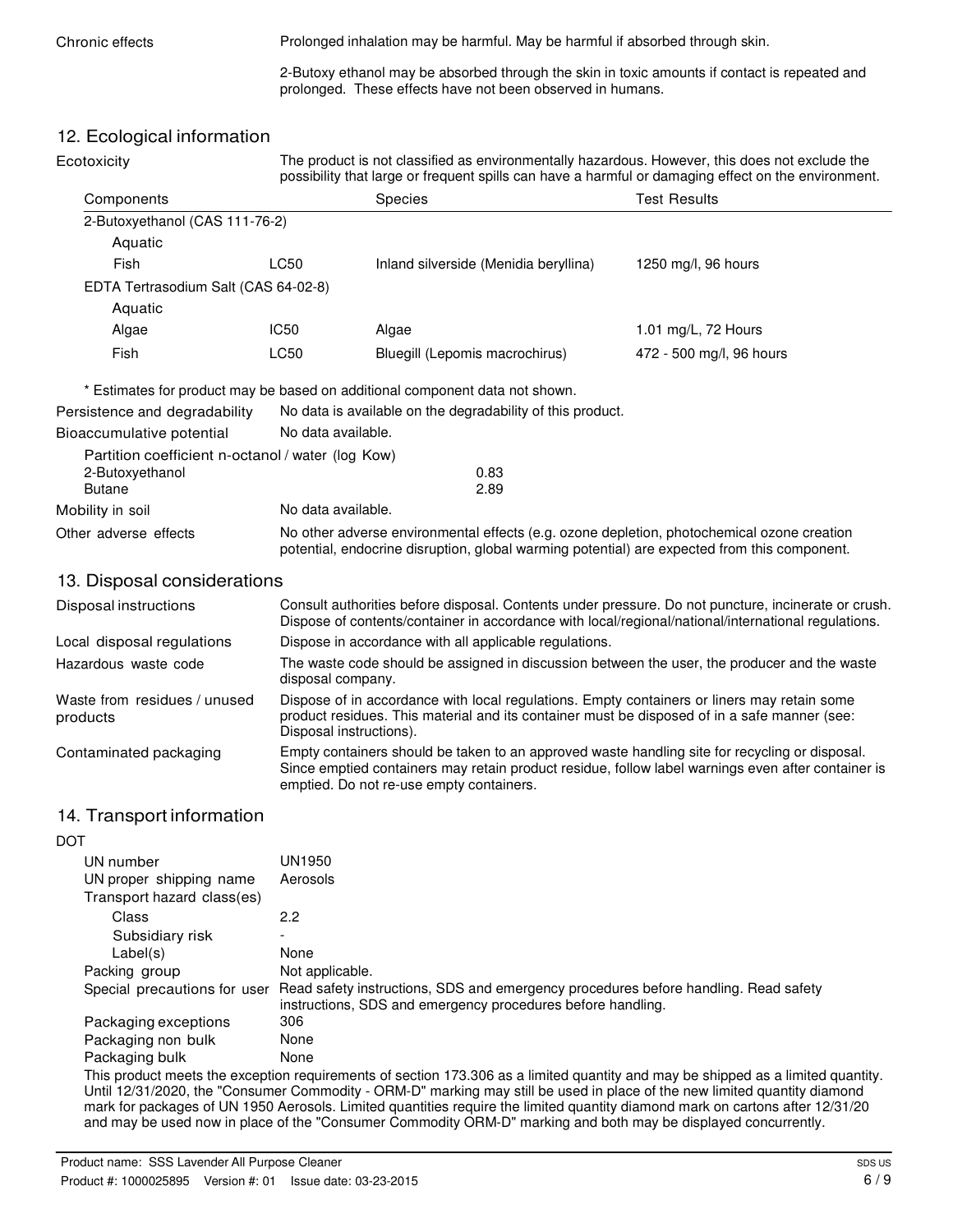#### IATA

| UN number                       | <b>UN1950</b>                                                                                                                                      |
|---------------------------------|----------------------------------------------------------------------------------------------------------------------------------------------------|
| UN proper shipping name         | Aerosols, non-flammable                                                                                                                            |
| Transport hazard class(es)      |                                                                                                                                                    |
| Class                           | 2.2                                                                                                                                                |
| Subsidiary risk                 |                                                                                                                                                    |
| Label(s) Packing                | 2.2                                                                                                                                                |
| group Environmental             | Not applicable.                                                                                                                                    |
| hazards ERG Code                | No.                                                                                                                                                |
|                                 | 2L                                                                                                                                                 |
| Special precautions for user    | Read safety instructions, SDS and emergency procedures before handling. Read safety<br>instructions, SDS and emergency procedures before handling. |
| Other information               |                                                                                                                                                    |
| Passenger and cargo<br>aircraft | Allowed.                                                                                                                                           |
| Cargo aircraft only             | Allowed.                                                                                                                                           |
| <b>Packaging Exceptions</b>     | LTD QTY                                                                                                                                            |
| <b>IMDG</b>                     |                                                                                                                                                    |
| UN number                       | <b>UN1950</b>                                                                                                                                      |
| UN proper shipping name         | <b>AEROSOLS</b>                                                                                                                                    |
| Transport hazard class(es)      |                                                                                                                                                    |
| Class                           | 2.2                                                                                                                                                |
| Subsidiary risk                 |                                                                                                                                                    |
| Label(s) Packing                | None                                                                                                                                               |
| group Environmental             | Not applicable.                                                                                                                                    |
| hazards                         |                                                                                                                                                    |
| Marine pollutant                | No.                                                                                                                                                |
| EmS                             | Not available.                                                                                                                                     |
| Special precautions for user    | Read safety instructions, SDS and emergency procedures before handling. Read safety<br>instructions, SDS and emergency procedures before handling. |
| Packaging Exceptions            | <b>LTD OTY</b>                                                                                                                                     |
| Transport in bulk according to  | Not applicable.                                                                                                                                    |
| Annex II of MARPOL 73/78 and    |                                                                                                                                                    |
| the IBC Code                    |                                                                                                                                                    |

DOT

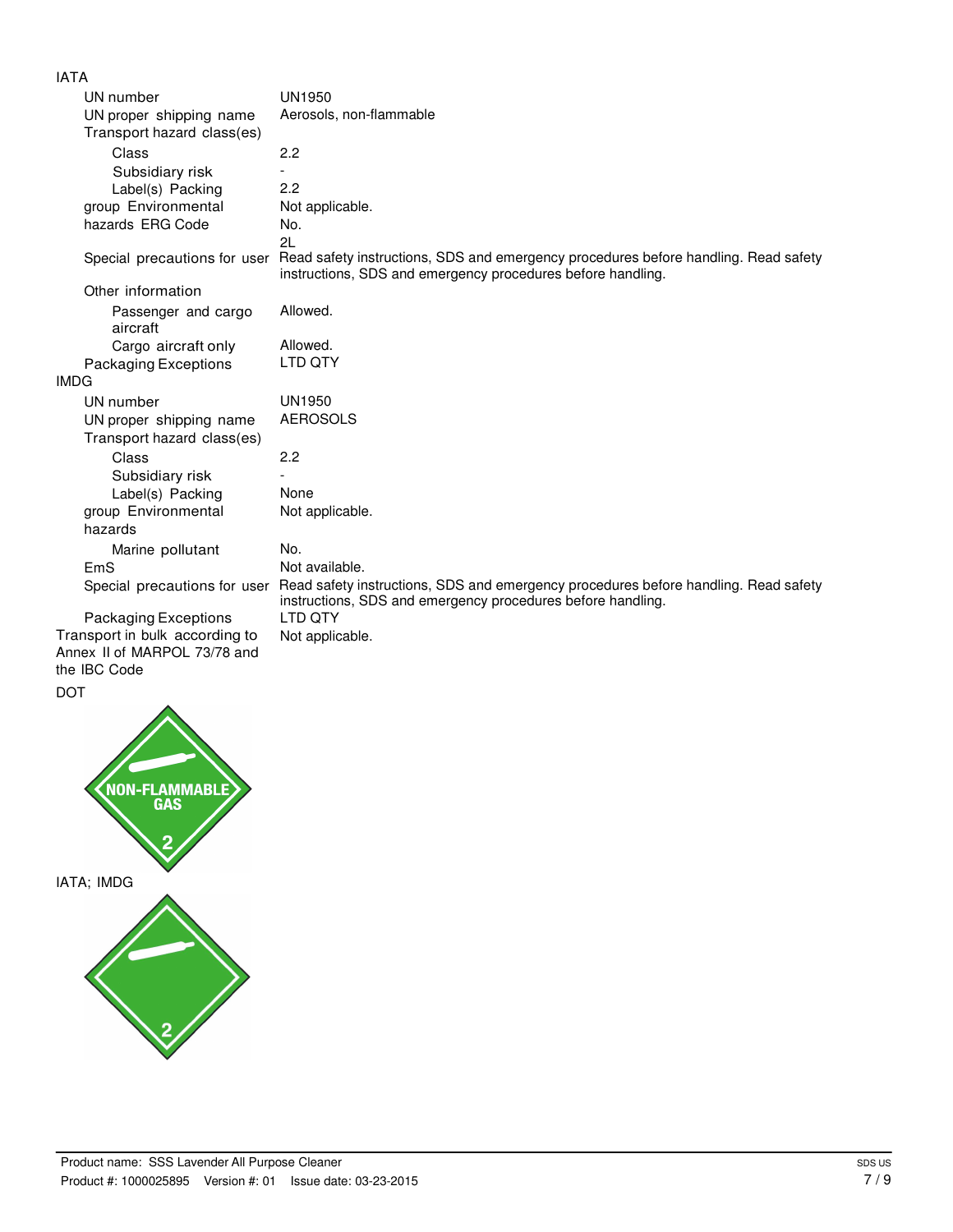# 15. Regulatory information

|           | US federal regulations                                                           |                                | This product is a "Hazardous Chemical" as defined by the OSHA Hazard Communication<br>Standard, 29 CFR 1910.1200.<br>All components are on the U.S. EPA TSCA Inventory List. |                                                                                             |                                   |                                   |
|-----------|----------------------------------------------------------------------------------|--------------------------------|------------------------------------------------------------------------------------------------------------------------------------------------------------------------------|---------------------------------------------------------------------------------------------|-----------------------------------|-----------------------------------|
|           | TSCA Section 12(b) Export Notification (40 CFR 707, Subpt. D)                    |                                |                                                                                                                                                                              |                                                                                             |                                   |                                   |
|           | Not regulated.                                                                   |                                |                                                                                                                                                                              |                                                                                             |                                   |                                   |
|           | CERCLA Hazardous Substance List (40 CFR 302.4)<br>Not listed.                    |                                |                                                                                                                                                                              |                                                                                             |                                   |                                   |
|           | SARA 304 Emergency release notification                                          |                                |                                                                                                                                                                              |                                                                                             |                                   |                                   |
|           | Not regulated.                                                                   |                                |                                                                                                                                                                              |                                                                                             |                                   |                                   |
|           | OSHA Specifically Regulated Substances (29 CFR 1910.1001-1050)                   |                                |                                                                                                                                                                              |                                                                                             |                                   |                                   |
|           | Not listed.                                                                      |                                |                                                                                                                                                                              |                                                                                             |                                   |                                   |
|           | Superfund Amendments and Reauthorization Act of 1986 (SARA)<br>Hazard categories |                                | Immediate Hazard - Yes                                                                                                                                                       |                                                                                             |                                   |                                   |
|           |                                                                                  | Delayed Hazard - No            |                                                                                                                                                                              |                                                                                             |                                   |                                   |
|           |                                                                                  | Fire Hazard - No               | Pressure Hazard - Yes                                                                                                                                                        |                                                                                             |                                   |                                   |
|           |                                                                                  |                                | Reactivity Hazard - No                                                                                                                                                       |                                                                                             |                                   |                                   |
|           | SARA 302 Extremely hazardous substance                                           |                                |                                                                                                                                                                              |                                                                                             |                                   |                                   |
|           | Chemical name                                                                    | CAS number                     | Reportable                                                                                                                                                                   | Threshold                                                                                   | Threshold                         | Threshold                         |
|           |                                                                                  |                                | quantity                                                                                                                                                                     | planning quantity                                                                           | planning quantity,<br>lower value | planning quantity,<br>upper value |
|           | Anhydrous Ammonia                                                                | 7664-41-7                      | 100                                                                                                                                                                          | 500 lbs                                                                                     |                                   |                                   |
|           | Benzyl chloride                                                                  | 100-44-7                       | 100                                                                                                                                                                          | 500 lbs                                                                                     |                                   |                                   |
|           | Hydrogen Peroxide                                                                | 7722-84-1                      | 1000                                                                                                                                                                         | 1000 lbs                                                                                    |                                   |                                   |
| chemical  | SARA 311/312 Hazardous                                                           | No                             |                                                                                                                                                                              |                                                                                             |                                   |                                   |
|           | SARA 313 (TRI reporting)<br>Not regulated.                                       |                                |                                                                                                                                                                              |                                                                                             |                                   |                                   |
|           | Other federal regulations                                                        |                                |                                                                                                                                                                              |                                                                                             |                                   |                                   |
|           | Clean Air Act (CAA) Section 112 Hazardous Air Pollutants (HAPs) List             |                                |                                                                                                                                                                              |                                                                                             |                                   |                                   |
|           | Not regulated.                                                                   |                                |                                                                                                                                                                              | Clean Air Act (CAA) Section 112(r) Accidental Release Prevention (40 CFR 68.130)            |                                   |                                   |
|           | Butane (CAS 106-97-8)                                                            |                                |                                                                                                                                                                              |                                                                                             |                                   |                                   |
| (SDWA)    | Safe Drinking Water Act                                                          | Not regulated.                 |                                                                                                                                                                              |                                                                                             |                                   |                                   |
|           | US state regulations                                                             |                                |                                                                                                                                                                              |                                                                                             |                                   |                                   |
|           | US. Massachusetts RTK - Substance List                                           |                                |                                                                                                                                                                              |                                                                                             |                                   |                                   |
|           | 2-Butoxyethanol (CAS 111-76-2)<br>Butane (CAS 106-97-8)                          |                                |                                                                                                                                                                              |                                                                                             |                                   |                                   |
|           | US. New Jersey Worker and Community Right-to-Know Act                            |                                |                                                                                                                                                                              |                                                                                             |                                   |                                   |
|           | 2-Butoxyethanol (CAS 111-76-2)                                                   |                                |                                                                                                                                                                              |                                                                                             |                                   |                                   |
|           | Butane (CAS 106-97-8)                                                            |                                |                                                                                                                                                                              |                                                                                             |                                   |                                   |
|           | US. Pennsylvania Worker and Community Right-to-Know Law                          |                                |                                                                                                                                                                              |                                                                                             |                                   |                                   |
|           | 2-Butoxyethanol (CAS 111-76-2)<br>Butane (CAS 106-97-8)                          |                                |                                                                                                                                                                              |                                                                                             |                                   |                                   |
|           | US. Rhode Island RTK                                                             |                                |                                                                                                                                                                              |                                                                                             |                                   |                                   |
|           | Butane (CAS 106-97-8)                                                            |                                |                                                                                                                                                                              |                                                                                             |                                   |                                   |
|           | US. California Proposition 65                                                    |                                |                                                                                                                                                                              | WARNING: This product contains a chemical known to the State of California to cause cancer. |                                   |                                   |
|           |                                                                                  |                                |                                                                                                                                                                              | US - California Proposition 65 - CRT: Listed date/Carcinogenic substance                    |                                   |                                   |
|           |                                                                                  | Benzyl chloride (CAS 100-44-7) |                                                                                                                                                                              | Listed: January 1, 1990                                                                     |                                   |                                   |
|           | International Inventories                                                        |                                |                                                                                                                                                                              |                                                                                             |                                   |                                   |
|           | Country(s) or region                                                             | Inventory name                 |                                                                                                                                                                              |                                                                                             |                                   | On inventory (yes/no)*            |
| Australia |                                                                                  |                                |                                                                                                                                                                              | Australian Inventory of Chemical Substances (AICS)                                          |                                   | No                                |
| Canada    |                                                                                  |                                | Domestic Substances List (DSL)                                                                                                                                               |                                                                                             |                                   | Yes                               |